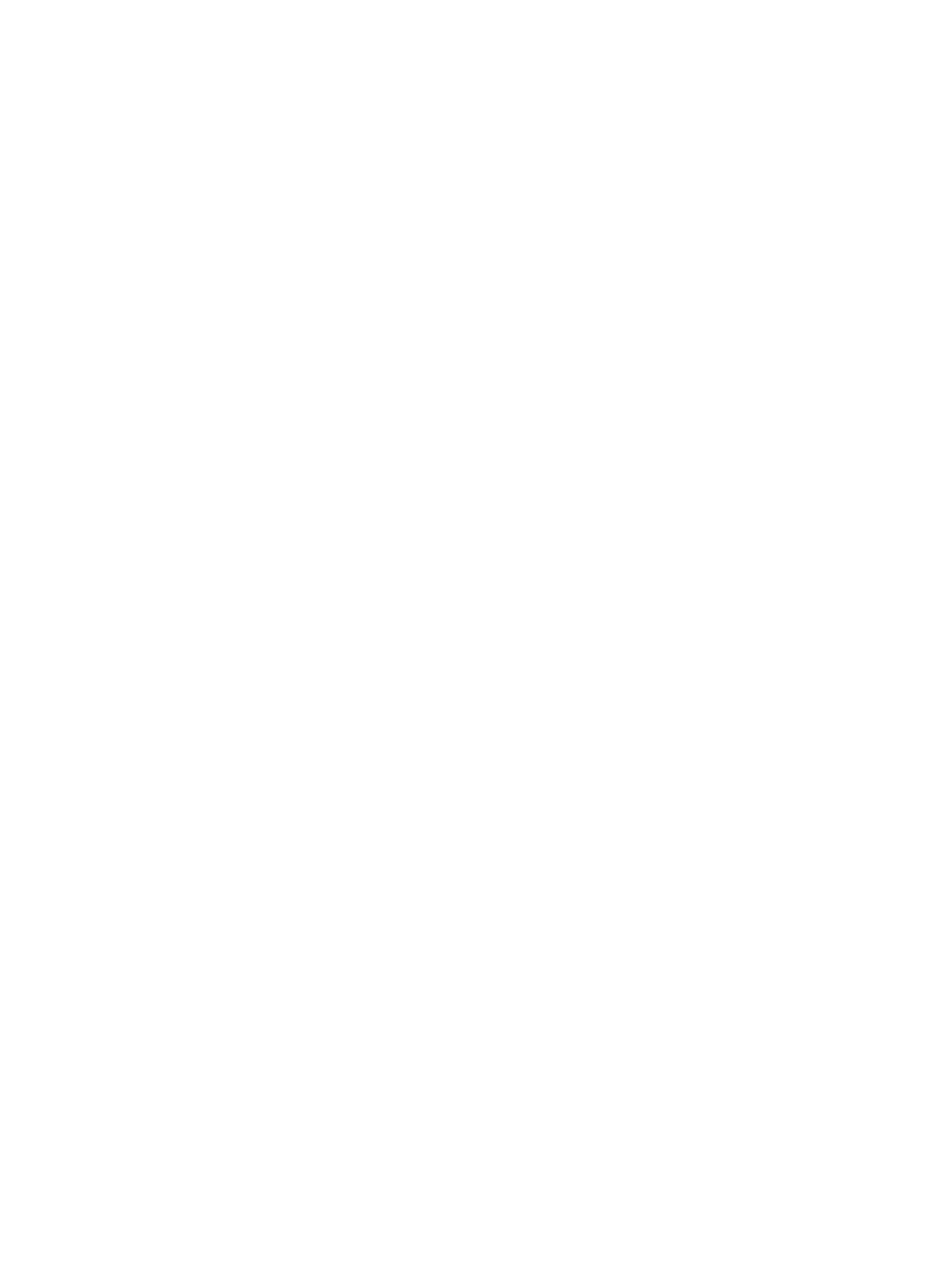#### **Notices 1**

These instructions cover the installation of the D8132 Battery Charger and the D8132LT Battery Charger Less Transformer modules in an alarm system supervised by a fire alarm control panel (FACP), an intrusion alarm panel, or a combination Burglary/Fire control panel. These modules are UL Listed for use in Central Station, Household Fire and Burglary Alarm, Police Connection, and Electrically Actuated Transmitter applications. They can also be installed as non-UL Listed , 12 V, 1 A, standalone power supplies.

To obtain any of the documents referenced in this document, download them from the Bosch website (www.boschsecurity.com).

Install, test and maintain the module according to these instructions, NFPA codes, local codes, and the authority having jurisdiction (AHJ). Failure to follow these instructions can result in failure of a detector to initiate an alarm event. Bosch Security Systems, Inc. is not responsible for improperly installed, tested or maintained devices.

Before installing the module, become familiar with the *Installation and Operation Guide* for the control panel you are using.



# **Warning!**

Follow these instructions to avoid personal injury and damage to equipment.

NFPA 72 requires that you perform a complete system wide functional test following any modifications, repair, upgrades or adjustments made to the system's components, hardware, wiring, programming and software/firmware.

# **Copyright**

This document is the intellectual property of Bosch Security Systems, Inc. and is protected by copyright. All rights reserved.

# **Trademarks**

All hardware and software product names used in this document are likely to be registered trademarks and must be treated accordingly.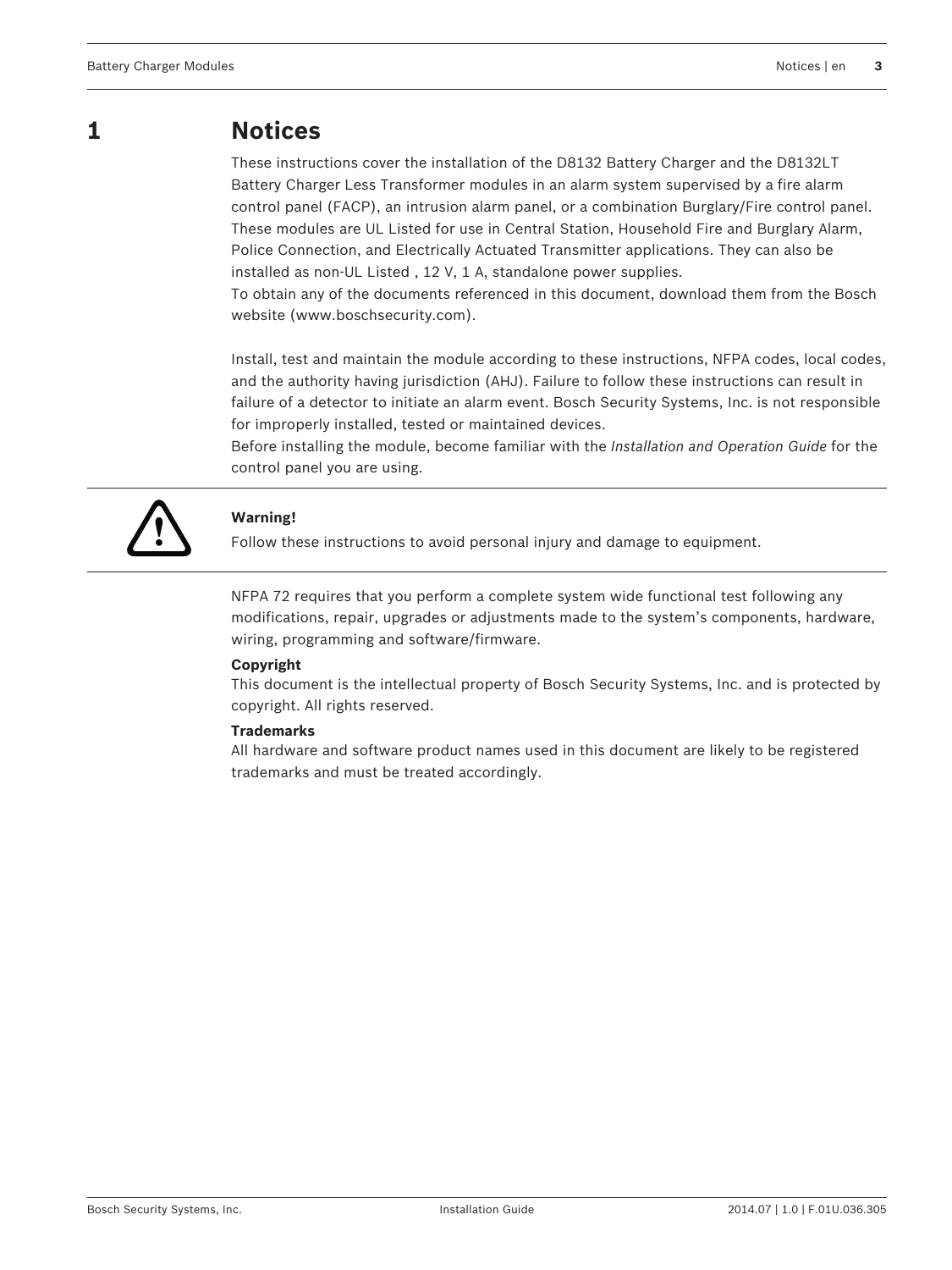#### **Description 2**

The module, combined with external batteries, increases the standby time and provides additional power to the auxiliary output of the compatible control panels listed in the following table.

| <b>Control Panels</b>                                                          | See section:                                     |  |  |
|--------------------------------------------------------------------------------|--------------------------------------------------|--|--|
| <b>Active products:</b>                                                        |                                                  |  |  |
| $GV4$ and GV3 panels <sup>1</sup>                                              | Wiring, page 6                                   |  |  |
| D6412 and D4412 panels                                                         |                                                  |  |  |
| Legacy products:                                                               |                                                  |  |  |
| $GV2$ and G panels <sup>2</sup>                                                | See control panel's documentation on the         |  |  |
| D9412, D7412, D7212, D7212B1                                                   | Bosch website (http://<br>www.boschsecurity.com) |  |  |
| D9112B1, D9112, D8112, D6112                                                   |                                                  |  |  |
| D9124                                                                          |                                                  |  |  |
| 2000-series panels $3$                                                         |                                                  |  |  |
| $1$ GV4 = D9412GV4, D7412GV4, & D7212GV4; GV3 = D9412GV3, D7412GV3, & D7212GV3 |                                                  |  |  |
| $2$ GV2 = D9412GV2, D7412GV2, & D7212GV2; G = D9412G, D7412G, & D7212G         |                                                  |  |  |
| $3\,2000$ -series = D2812, D2412, D2212, D2212B, D2212BE, & D2012              |                                                  |  |  |

In addition to the batteries that can be installed with the control panel, two additional 12 V, 7 Ah batteries (D126) or up to two 12 V, 13.5 Ah batteries can be installed with the module. The module is ideal for systems requiring extended battery standby time, such as UL Bank Safe and Vault applications, and systems requiring additional auxiliary current output. In addition to providing increased standby time and auxiliary power, the batteries also filter the AC power supply. The amount of ripple that appears on the control panel outputs is dependent on the condition of the batteries.



# **Notice!**

Bosch does not recommend using the module to power devices that are sensitive to excessive ripple.

A 16.5 V, 40 VA transformer (D1640, supplied with the D8132) is required to power the module. A green LED on the module lights to indicate the presence of AC power. Provided with the D8132LT are two cables, and two sets of lockwashers, nuts, screws, and terminal lugs. The cables connect the module to the transformer, two batteries, and the control panel. The hardware is provided for connecting the battery cable to 12 V, and up to two 13.5 Ah batteries (this hardware is not used when connecting 12 V, 7 Ah batteries).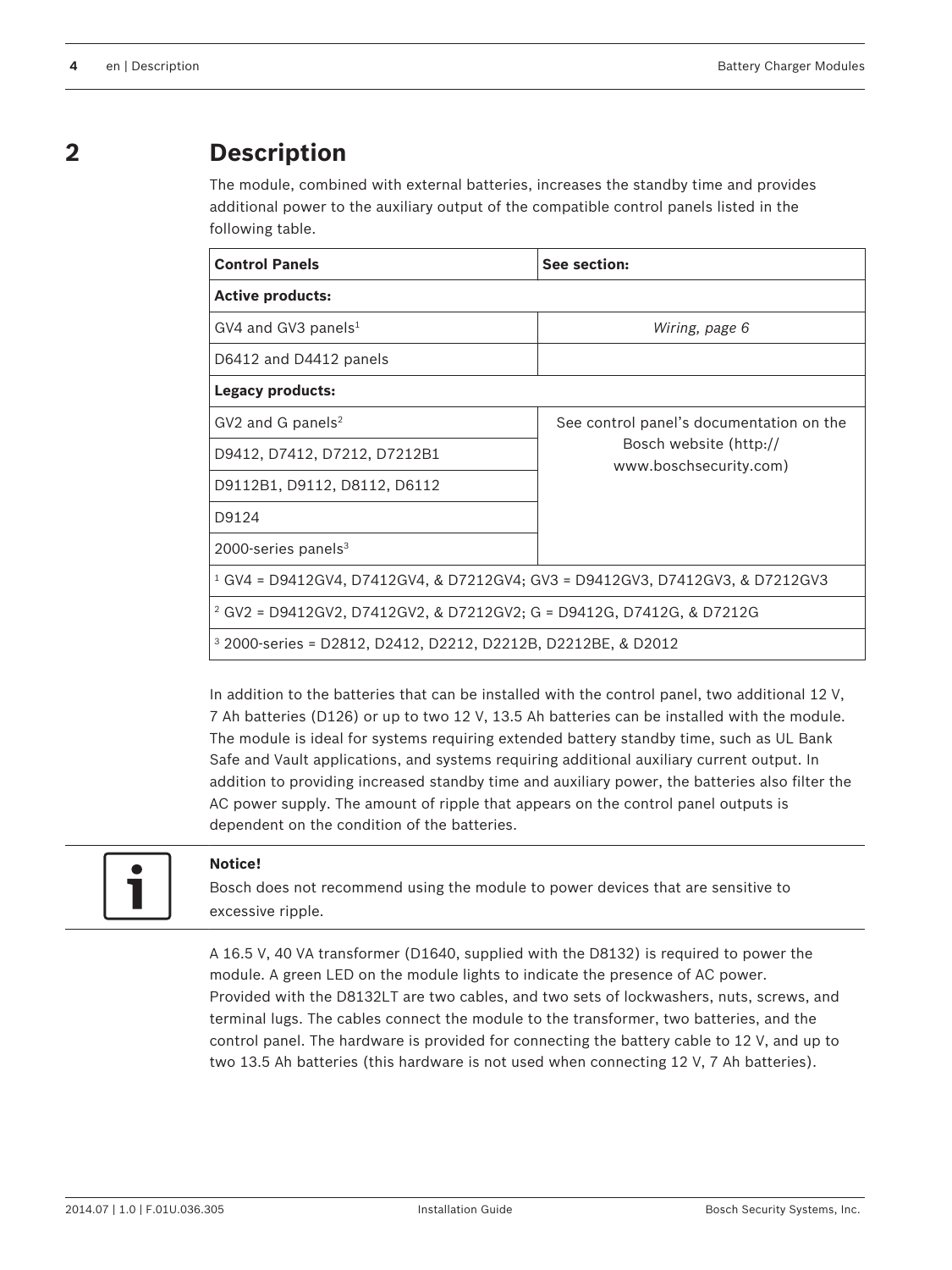#### **Installation 3**

The module and additional batteries are typically mounted inside a separate enclosure (such as, the D8103, the D8108A, or the D8109) adjacent to the control panel's enclosure.



**Figure 3.1: Module installation**

| $1$   Enclosure | 3 Mounting locations    |
|-----------------|-------------------------|
| 2   Module      | $4$ Mounting screws (3) |

Install the module in one of the vertical mounting locations. The upper mounting location is recommended if two 12 V, 13.5 Ah batteries will be installed. Fasten the module in place with the three mounting screws provided. The green AC power LED on the module can be viewed if a knock-out is removed on the front door of the enclosure.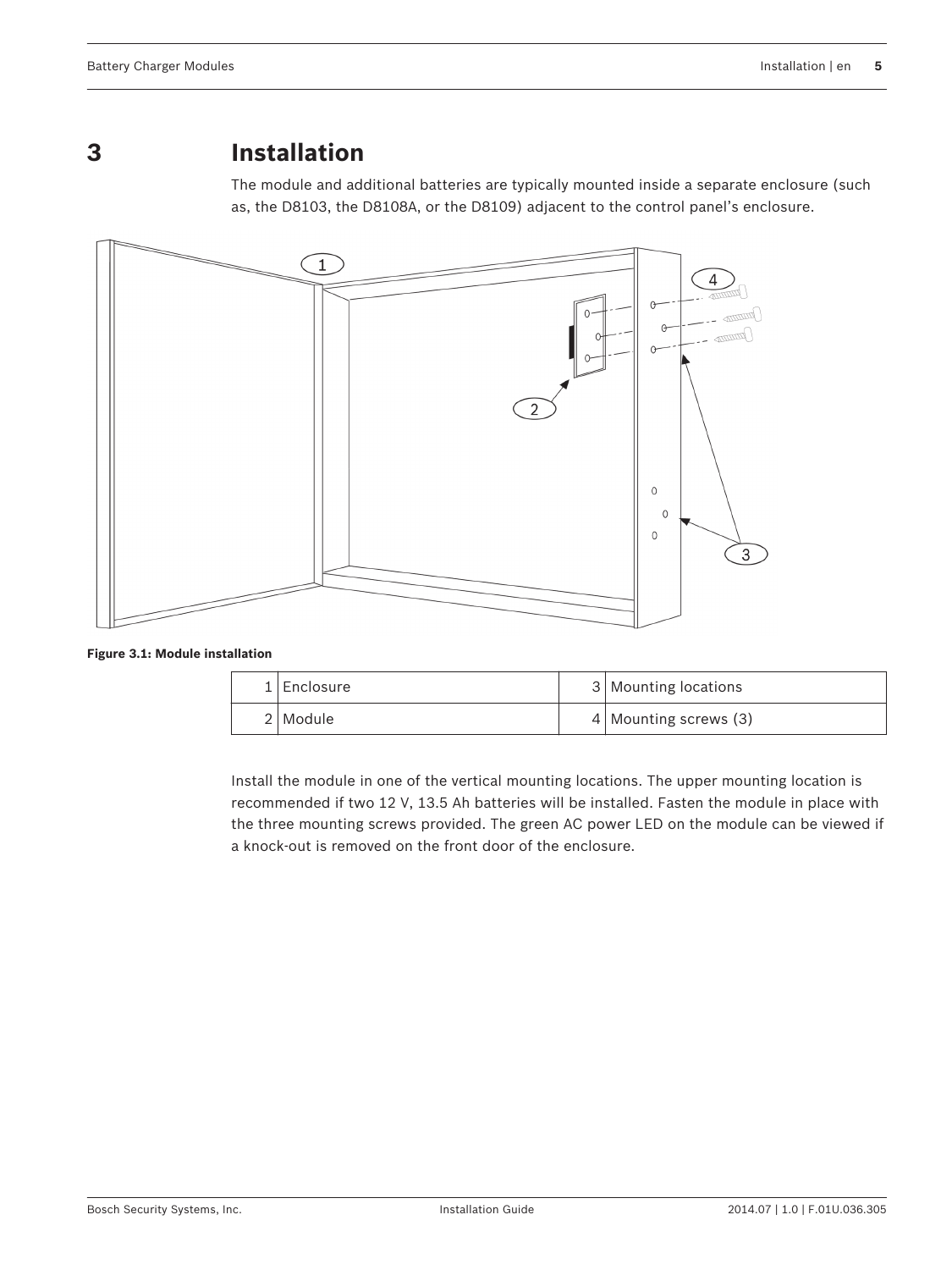#### <span id="page-5-0"></span>**Wiring 4**

**4.1**

# **Wiring for extending battery standby time and providing additional auxiliary current output**

If the module is to be connected to a control panel to increase stand by time, refer to the appropriate control panel's Installation and Operation Guide to calculate the total battery Ampere-hours (Ah) required for your system. The recharge time cannot exceed 48 hours for UL listed applications. Once satisfactory recharge time, standby time, Ampere-hour, and auxiliary current values are identified, determine the combination of batteries required for your application using the following table.

| 24 standby hours<br>60 standby hours |                        | 72 standby hours       |                        | Total                  |                        |                            |
|--------------------------------------|------------------------|------------------------|------------------------|------------------------|------------------------|----------------------------|
| Aux<br>current<br>load               | Recharge<br>time (hrs) | Aux<br>current<br>load | Recharge<br>time (hrs) | Aux<br>current<br>load | Recharge<br>time (hrs) | battery<br>Amp-hrs<br>(Ah) |
| $430 \text{ mA}$                     | 9                      | N/A                    | N/A                    | N/A                    | N/A                    | 12                         |
| 550 mA                               | 10                     | 50 mA                  | 7                      | $10 \text{ mA}$        | 7                      | 15                         |
| 680 mA                               | 11                     | $100 \text{ mA}$       | 9                      | 50 mA                  | 9                      | 18                         |
| 800 mA                               | 14                     | 150 mA                 | 10                     | 90 mA                  | 10                     | 21                         |
| $930 \text{ mA}$                     | 17                     | 200 mA                 | 12                     | $130 \text{ mA}$       | 12                     | 24                         |
| 1050 mA                              | 21                     | $250 \text{ mA}$       | 14                     | 180 mA                 | 13                     | 27                         |

**Table 4.1: Battery requirement**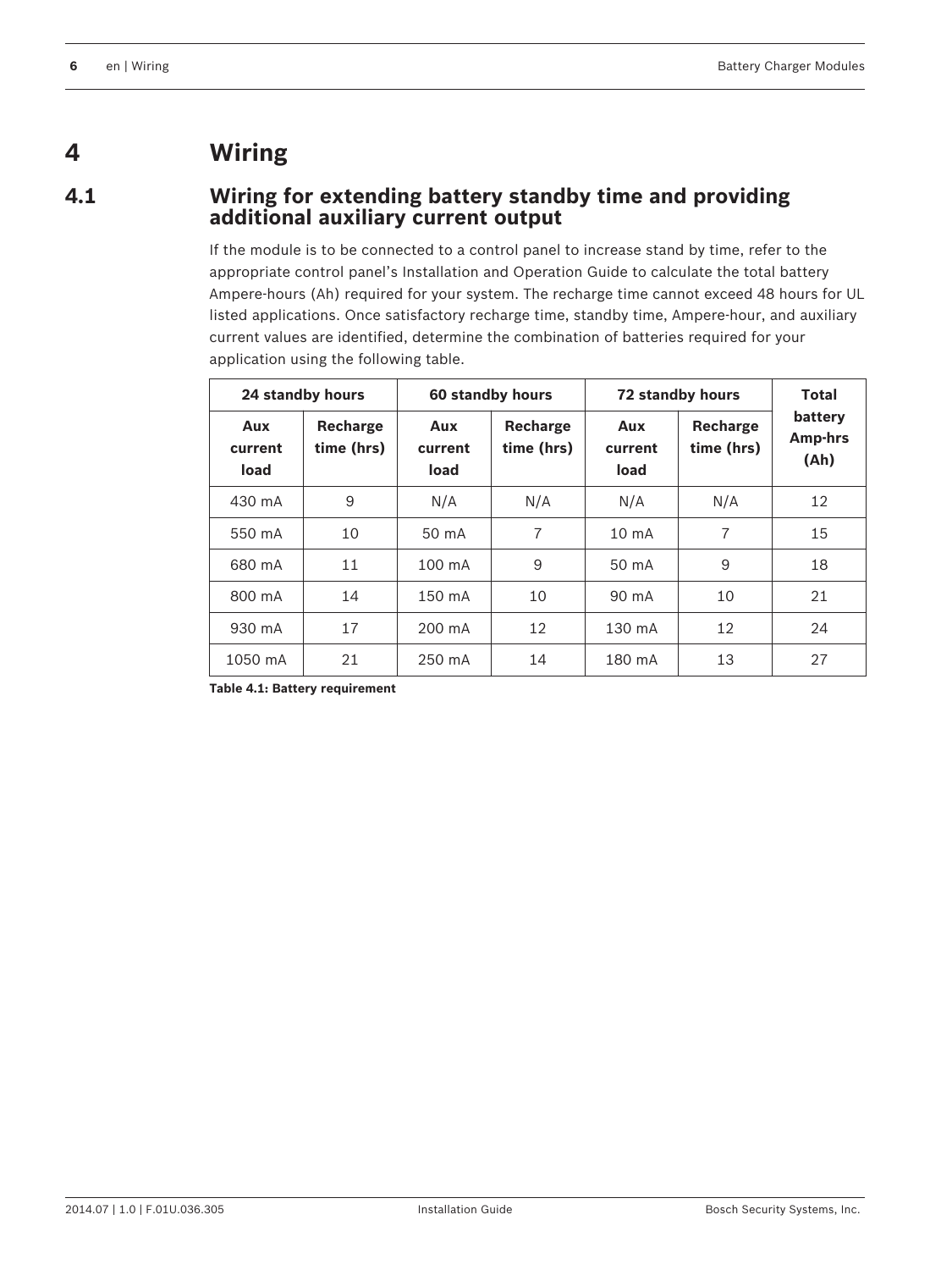

**Figure 4.1: Wiring D8132 for extended battery standby time and providing additional auxiliary current output**

| 1 <sup>1</sup>                                                                                                                                                                       | AC circuit common to both<br>transformers | 6              | D8132 module                                                                                                                   |  |
|--------------------------------------------------------------------------------------------------------------------------------------------------------------------------------------|-------------------------------------------|----------------|--------------------------------------------------------------------------------------------------------------------------------|--|
| $\mathcal{D}$                                                                                                                                                                        | Transformers*                             | $7**$          | Additional batteries (as needed)                                                                                               |  |
| 3                                                                                                                                                                                    | Control panel                             | 8 <sup>1</sup> | Gray wires connecting the D8132<br>module and the D1640 transformer.                                                           |  |
| 4                                                                                                                                                                                    | D122 dual battery harness                 | 9 <sup>1</sup> | Red wires from positive battery<br>terminals to the D8132 and the control<br>panel and from the D8132 to the<br>control panel. |  |
| 5<br>Control panel batteries (as needed)<br>10 l<br>Black wires negative battery terminals<br>to the D8132 and the control panel<br>and from the D8132 to the control<br>panel.      |                                           |                |                                                                                                                                |  |
| * GV3 and GV4 panels require a D1640 transformer; the D6412/D4412 and B-series panels<br>require a CX4010 transformer. For legacy products refer to the control panel documentation. |                                           |                |                                                                                                                                |  |

\*\* The D8132 can support up to 27 Ah of battery backup. If two batteries are used, they must have the same Ah rating.

Two cables are provided with the module for connections to the control panel and additional batteries.

- 1. Connect the black wire of the four-pin connector cable to the control panel's battery negative terminal.
- 2. Connect the red wire of the four-pin connector cable to the control panel's battery positive terminal.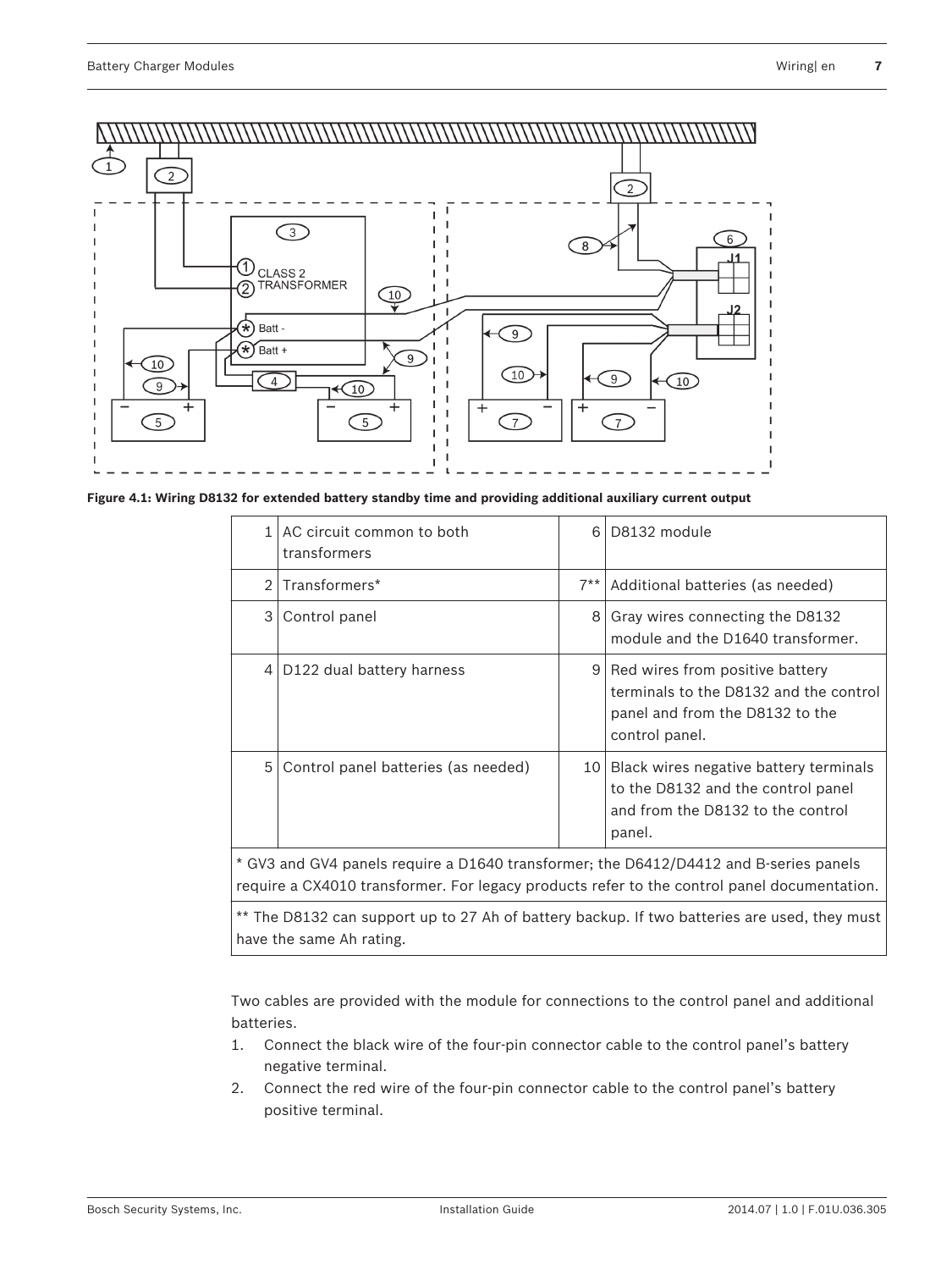

# **Warning!**

Do **not** short these wires!

- 3. Plug the four-pin connector cable into J1 on the module.
- 4. Connect the two grey wires to a separate 16.5 V, 40 VA transformer (D1640).

5. Connect the D1640 transformer to an unswitched 110-120 VAC 60 Hz outlet.



# **Warning!**

Do **not** connect the grey wires to the control panel's transformer terminals.



# **Notice!**

Connect the D8132 and the control panel transformers to the same AC branch circuit. Do not share the transformers with any other devices.

- 6. Plug the six‑pin connector cable into J2 on the module.
- 7. Connect a red wire to the positive battery terminal, and a black wire to the negative battery terminal of each auxiliary battery. (One or two auxiliary batteries can be installed.)

#### **Wiring for standalone power supply 4.2**

The D8132 module can operate as a 12 V standalone power supply. Standalone operation does not have battery supervision or load shed, and therefore is not recommended for critical loads requiring supervision.



# **Notice!**

The D8132 Module is not UL Listed for "standalone" operation, and cannot be used in this configuration for UL applications.

To determine the appropriate batteries for use with the module, see the table which displays auxiliary current and battery recharge values for various battery Ampere-hour combinations in the section *[Wiring for extending battery standby time and providing additional auxiliary current](#page-5-0) [output, page 6](#page-5-0)*. (These values will vary depending upon the condition of the batteries installed.)

For standalone power supply operation, install the module as shown in the following figure.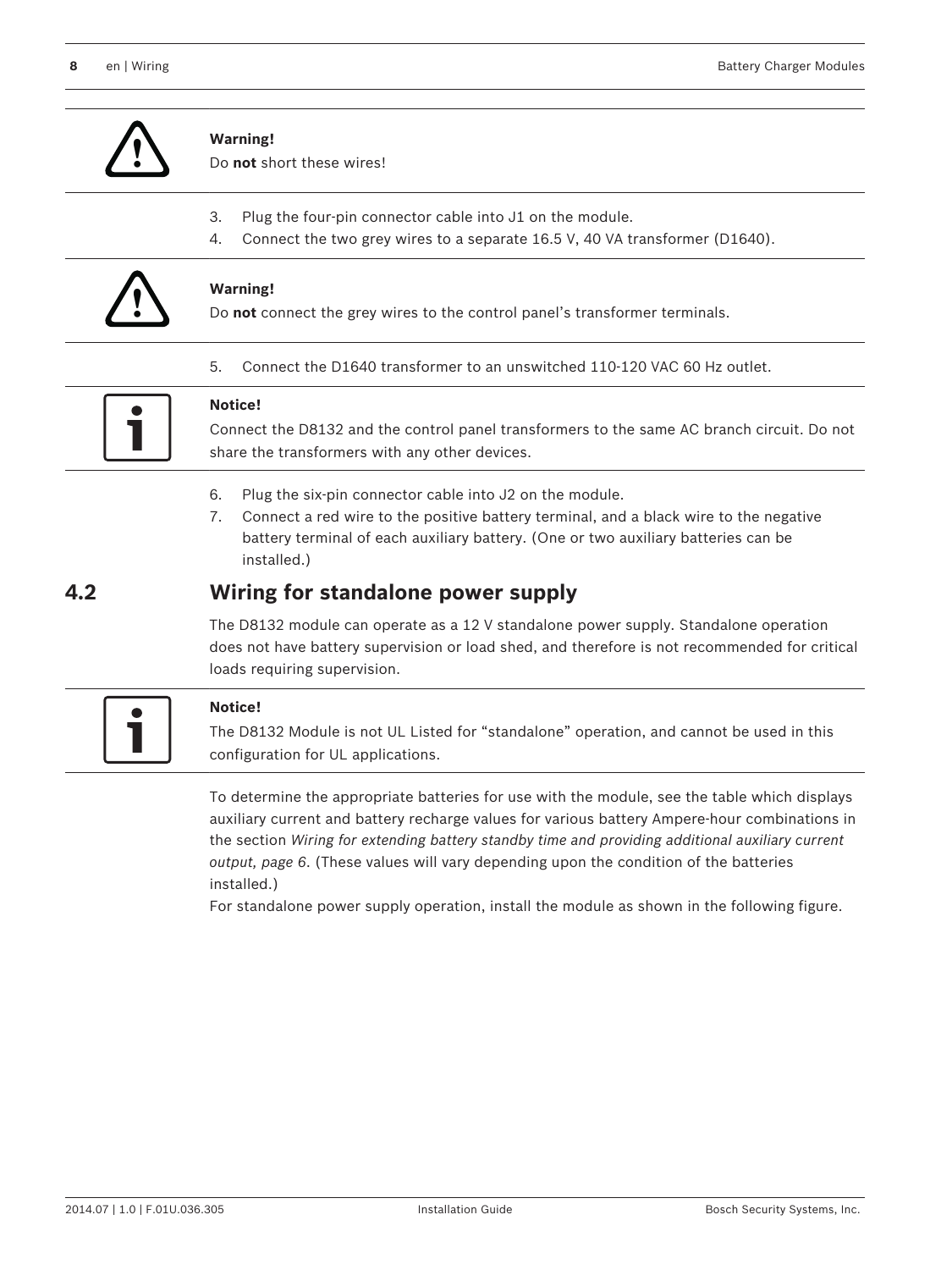

**Figure 4.2: Wiring D8132 as standalone power supply**

|               | $1$ AC branch circuit (unswitched) | 5 Devices                                                               |
|---------------|------------------------------------|-------------------------------------------------------------------------|
|               | D <sub>1640</sub> transformer      | 6 Gray wires connecting the D8132<br>module and the D1640 transformer.  |
| $\mathcal{A}$ | D8132 module                       | 7 Red wires from positive battery<br>terminals to the D8132LT module.   |
|               | <b>Batteries</b>                   | 8 Black wires from negative battery<br>terminals to the D8132LT module. |

When the control panel and the module are connected to the same AC branch circuit, AC power failures and restorals which affect the control panel and the module will be indicated by the control panel. The standalone power supply standby time should be greater than that of the control panel system. The standalone power supply and the control panel must share a common ground.

For this type of standalone power supply operation, install the module as shown in the following figure.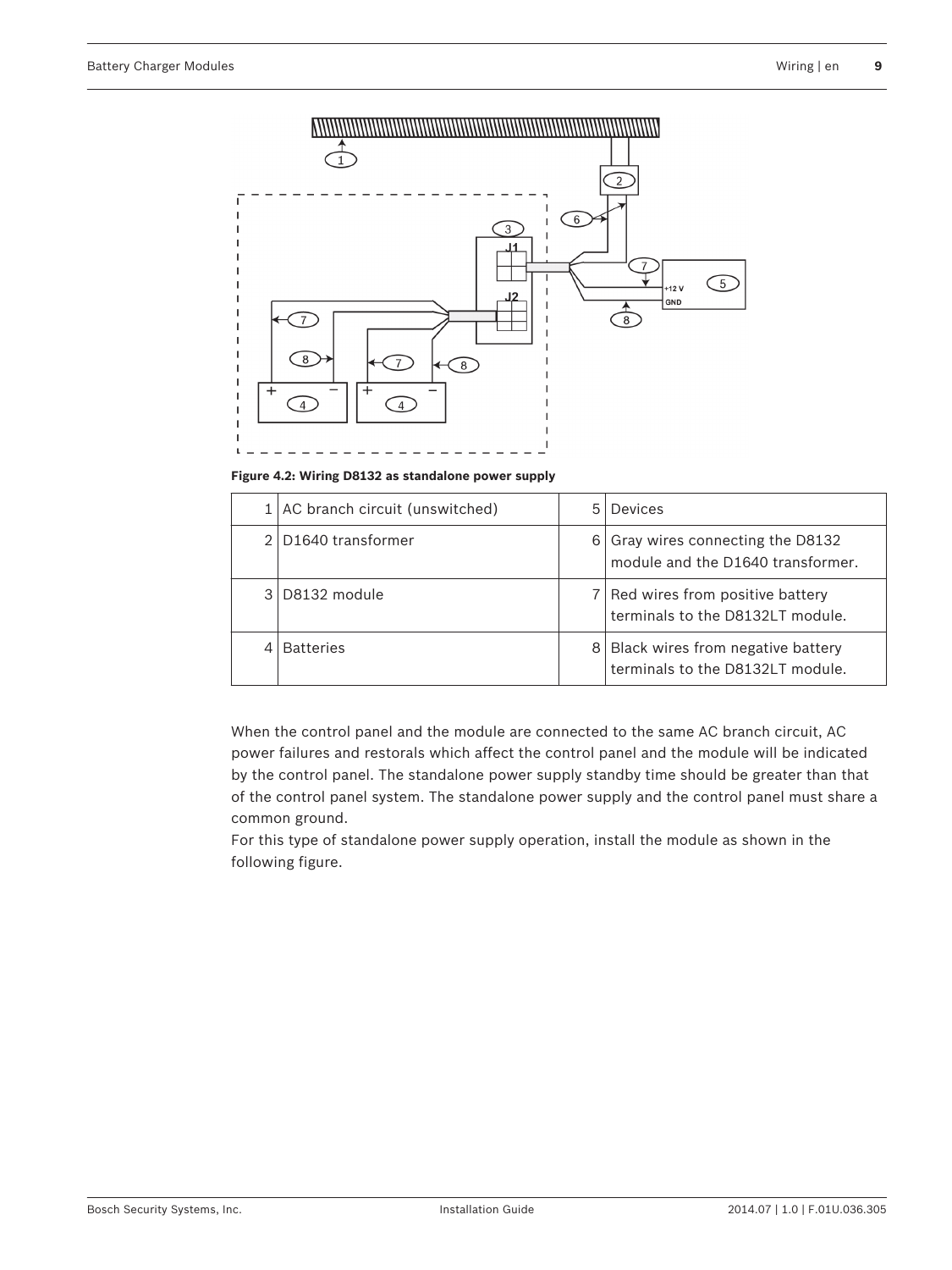

# **Figure 4.3: Wiring D8132 to follow control panel indicators for AC power failure and restoral**

| $\mathbf{1}$                                                                                                                                                                         | AC circuit common to both<br>transformers                                                                                | $7**$ | D8132 batteries                                                                                                                                                                                        |
|--------------------------------------------------------------------------------------------------------------------------------------------------------------------------------------|--------------------------------------------------------------------------------------------------------------------------|-------|--------------------------------------------------------------------------------------------------------------------------------------------------------------------------------------------------------|
|                                                                                                                                                                                      | 2 Transformers*                                                                                                          | 8     | Devices                                                                                                                                                                                                |
| 3                                                                                                                                                                                    | Control panel                                                                                                            |       | $9$ Gray wires connecting the D8132<br>module and the D1640 transformer.                                                                                                                               |
|                                                                                                                                                                                      | 4 D122 dual battery harness                                                                                              |       | 10   Red wires from positive battery<br>terminals to the D8132 and the control<br>panel and from the D8132 to the<br>device loop.                                                                      |
| 5                                                                                                                                                                                    | Control panel batteries                                                                                                  |       | 11   Black wires from negative battery<br>terminals to the D8132 and the control<br>panel, from the D8132 to the device<br>loop, and from the device loop ground<br>to the control panel earth ground. |
| 6 <sup>1</sup>                                                                                                                                                                       | D8132 module                                                                                                             |       |                                                                                                                                                                                                        |
| * GV3 and GV4 panels require a D1640 transformer; the D6412/D4412 and B-series panels<br>require a CX4010 transformer. For legacy products refer to the control panel documentation. |                                                                                                                          |       |                                                                                                                                                                                                        |
|                                                                                                                                                                                      | ** The D8132 can support up to 27 Ah of battery backup. If two batteries are used, they must<br>have the same Ah rating. |       |                                                                                                                                                                                                        |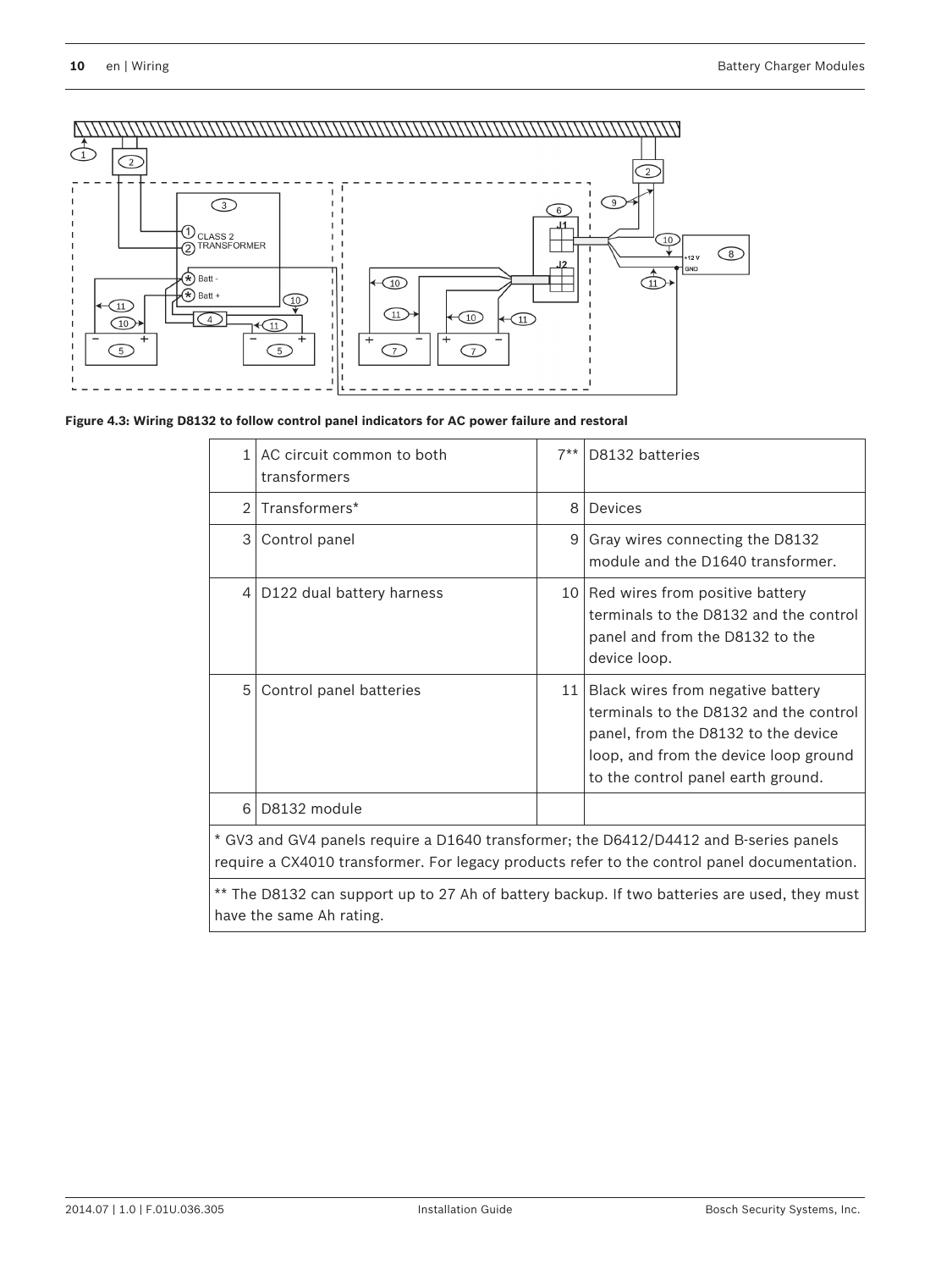#### **Troubleshooting 5**

The LED on the module is used to indicate the operational status of the Battery Charger. The following table describes the different states of the LED.

| <b>Symptom</b>   |                   | <b>Diagnosis</b>                    | <b>Remedy/description</b>                                                                                                                                                                                                                          |  |  |
|------------------|-------------------|-------------------------------------|----------------------------------------------------------------------------------------------------------------------------------------------------------------------------------------------------------------------------------------------------|--|--|
| <b>LED</b> color | <b>LED status</b> |                                     |                                                                                                                                                                                                                                                    |  |  |
| Green            | <b>ON</b>         | AC transformer power present        | No action                                                                                                                                                                                                                                          |  |  |
|                  | <b>OFF</b>        | AC transformer power not<br>present | Check if the Transformer<br>$\overline{\phantom{0}}$<br>is plugged into a non-<br>switched outlet.<br>Check 120 VAC supply to<br>-<br>outlet.<br>Check if transformer has a<br>$\overline{\phantom{0}}$<br>faulty secondary; fuse may<br>be blown. |  |  |

**Table 5.1: LED status troubleshooting**

To insure the module is not faulty, meter the battery leads of the module. A reading of 13.80 VDC or higher indicates the unit is functioning normally.

# **Specifications**

# **Electrical**

| Float Voltage <sup>1</sup>             | 13.9 VDC maximum                                      |  |
|----------------------------------------|-------------------------------------------------------|--|
| Supplied Voltage                       | 16.5 VAC, 40 VA supplied by D1640 plug-in transformer |  |
| <b>Supplied Current</b>                | 1.2A                                                  |  |
| 27 Ah maximum<br>Ampere-hours          |                                                       |  |
| $1$ measured with batteries in circuit |                                                       |  |

# **Mechanical**

| Dimensions (HxWxD) | $\vert$ 0.75 in. x 3.0 in. x 5.0 in. (1.9 cm x 7.6 cm x 12 cm) |
|--------------------|----------------------------------------------------------------|
|--------------------|----------------------------------------------------------------|